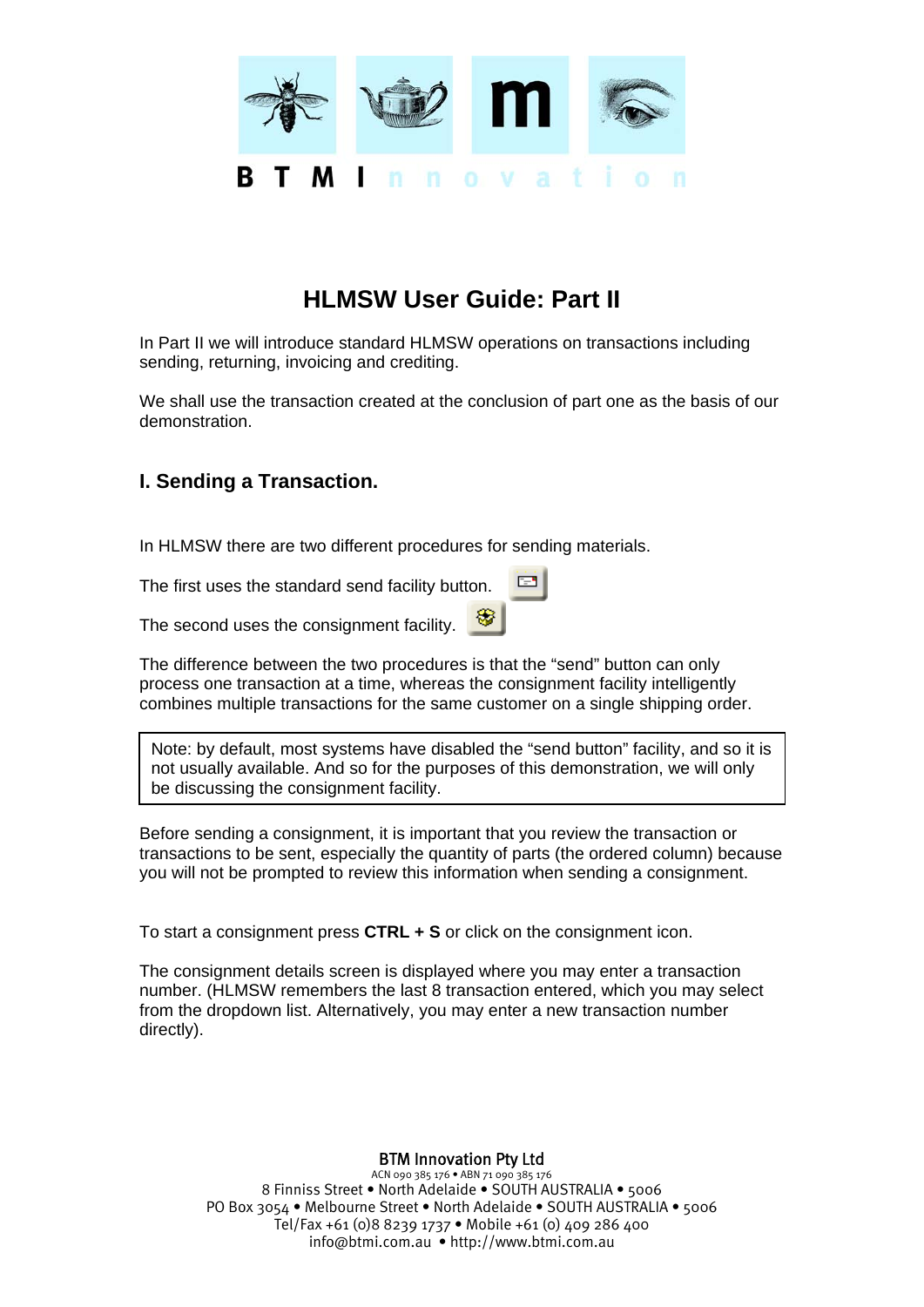| and the state of                    |  |
|-------------------------------------|--|
| <b>Consignment Details</b>          |  |
| Enter Transaction Number or Barcode |  |
|                                     |  |
| 631276                              |  |
| 631275<br>400135                    |  |
| 631273                              |  |
| EMPTY                               |  |
| 703240AD<br>703245                  |  |
| 703246                              |  |
|                                     |  |

Select the first transaction number in the drop-down list and select **OK**.

You may then be presented with the account bar code screen. This is used by HLMSW to categorize the address for some delivery systems.

| <b>Account Barcode</b>                                                                                                                 |
|----------------------------------------------------------------------------------------------------------------------------------------|
| 1 0 2 0 3 0 4 0 5 0<br>1 bxford Symphony Orchestra<br>2 12 Fish Lane<br>3<br>loxford<br>4<br>$\frac{5}{6}$<br>$\overline{7}$<br>8<br>9 |
| Barcode Values <sup>-</sup><br><u>City</u><br><b>OXFORD</b>                                                                            |
| Postcode<br><b>State</b><br>Country<br>UNITED KINGDOM                                                                                  |
| $\boldsymbol{\mathcal{J}}$ ok<br>X Cancel                                                                                              |

Click **OK** to clear the screen.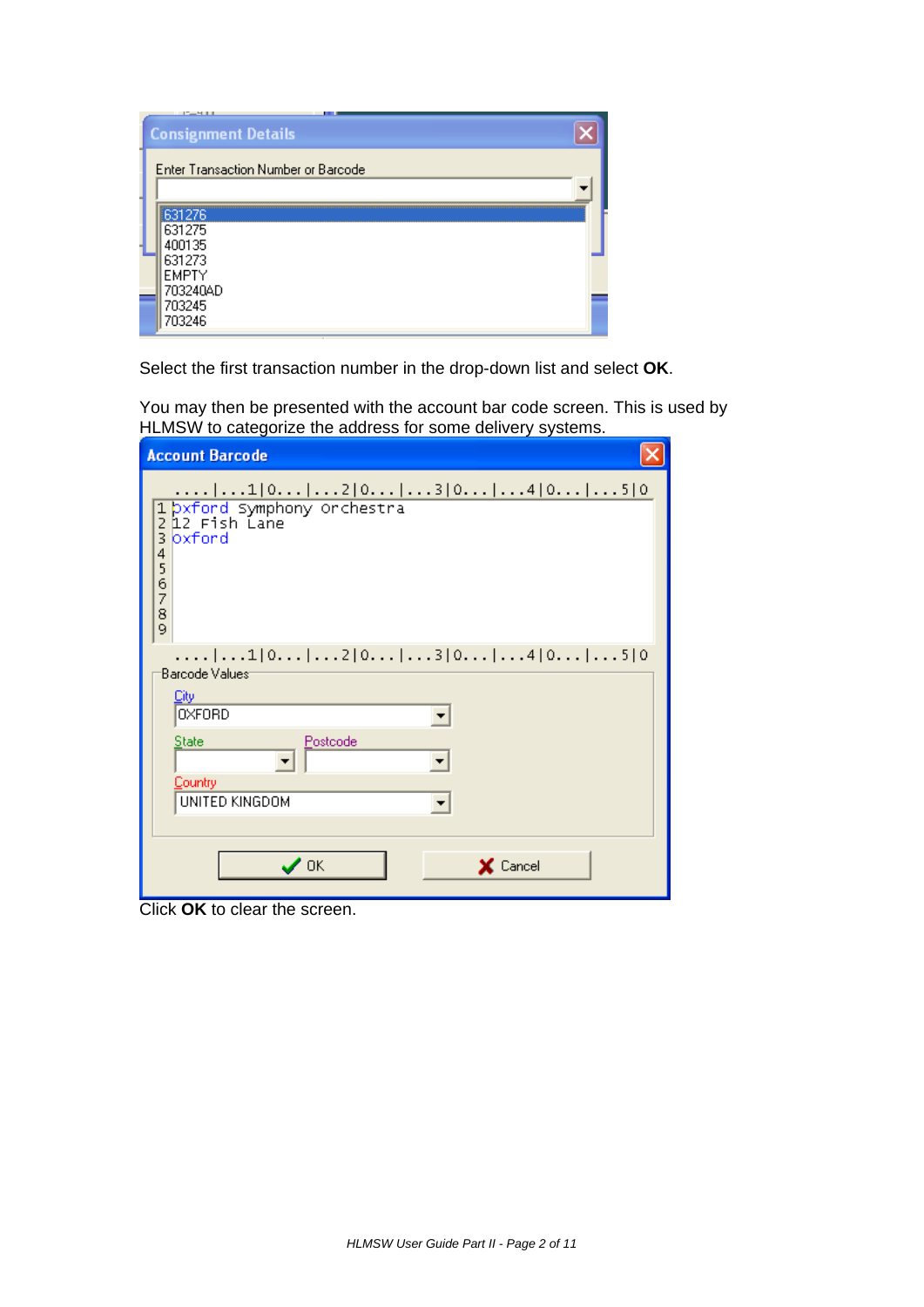The consignment details screen is now displayed.

| <b>Consignment Details</b>                                                                                                                 |                                    |                        |                      |
|--------------------------------------------------------------------------------------------------------------------------------------------|------------------------------------|------------------------|----------------------|
| <b>New</b>                                                                                                                                 | Transactions<br>631276<br>631276AA |                        | IF New               |
| Send By<br>$\overline{0}$ $\div$<br>No of Boxes<br>1. Standard<br>$\cdot$                                                                  |                                    |                        | Add Transaction      |
| Consignment Number/s<br>0.00<br>Total Weight                                                                                               |                                    |                        |                      |
| $\mathcal{S}_0$<br>\$0.00<br>Shipping Cost                                                                                                 |                                    |                        | * Remove Transaction |
| Dispatch Address                                                                                                                           | Transaction                        | Detail                 |                      |
| 2 12 Fish Lane<br>3 Oxford<br>4<br>5<br>6<br>7<br>$\frac{8}{9}$<br>$\ldots$ $1,0,1$ $1,2,0,1$ $3,0,1$ $4,0,1,1,0,5,0$<br>Contact Telephone |                                    | SMITH J. Symphony No.1 |                      |
| Delivery Barcode<br>City<br>State                                                                                                          | Post Code                          |                        | Country              |
| Edit Values<br>0XF0RD                                                                                                                      |                                    |                        | UNITED KINGDOM       |
| Save Consignment                                                                                                                           |                                    | X Cancel               |                      |

On the left-hand side of this screen, you may enter details about the items to be sent, including:

- the method of dispatch (filled from the selected transaction)
- the weight
- shipping cost
- consignment numbers
- the number of boxes

It is also possible to make last minute changes to the dispatch address and contact telephone number. However, this is not recommended, as the changes should be made to the customer record/account.

On the right-hand side of the screen is displayed a list of the transactions to be included in this consignment. When this dialog is displayed, HLMSW scans the database to find all transactions to be sent to the same address at around the same time and these may or may not be grouped together on the same consignment.

Once you have completed these details, click on the "save consignment" button and the Save Consignment screen is displayed.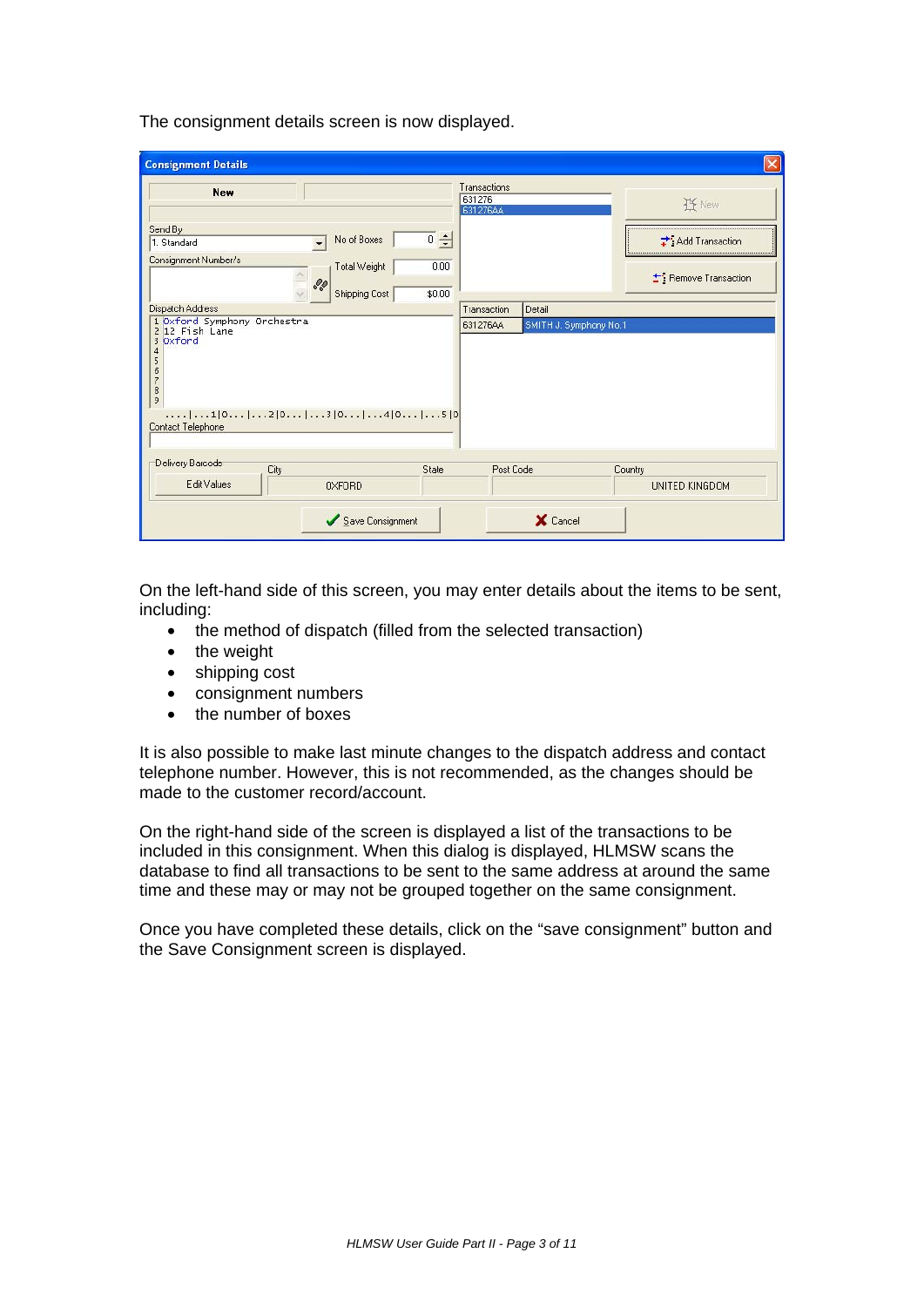| Save Consignment No. 2024287                                             |      |
|--------------------------------------------------------------------------|------|
| Select the OK Button to Continue and Save Consignment Items Listed Below |      |
|                                                                          |      |
| $\n  7 631276$                                                           |      |
| <b>▽</b> 631276AA                                                        |      |
|                                                                          |      |
|                                                                          |      |
| Notes                                                                    |      |
|                                                                          |      |
|                                                                          | View |
|                                                                          |      |
|                                                                          |      |
|                                                                          |      |
| $\vee$ ok<br>X Cancel                                                    |      |
|                                                                          |      |

At this screen you may again have the option to select and de-select transactions to include, as well as review any messages about the selected transactions. Click **OK** to continue.

You will be prompted to print the documentation for *each* transaction and the consignment itself. Click on the "print" key each time to continue.

|                                                                                                                                                                                            | Select Forms to Print |   |
|--------------------------------------------------------------------------------------------------------------------------------------------------------------------------------------------|-----------------------|---|
| Forms to Print                                                                                                                                                                             |                       |   |
| Print: AGENT DELIVERY NOTE<br>Print: FRENCH DELIVERY NOTE<br>Print: NY DELIVERY NOTE<br>Print: PERUSAL DELIVERY NOTE<br>Print: UK DELIVERY NOTE<br>PROMPT: Preview Print Job on Screen     |                       |   |
| Notes                                                                                                                                                                                      |                       |   |
|                                                                                                                                                                                            | View                  |   |
| <b>凸</b> Print                                                                                                                                                                             | X Cancel              |   |
| Save Consignment No. 2024287                                                                                                                                                               |                       |   |
|                                                                                                                                                                                            |                       | × |
|                                                                                                                                                                                            |                       |   |
|                                                                                                                                                                                            | Select Forms to Print |   |
| Forms to Print<br><b>▽</b> Print: Deckblatt<br>Print: FRENCH RETURNS INFO<br>Print: Proforma Rechnung Consignment<br><b>D</b> Print UK RETURNS INFO<br>PROMPT: Preview Print Job on Screen |                       |   |
|                                                                                                                                                                                            |                       |   |
| Notes                                                                                                                                                                                      |                       |   |
|                                                                                                                                                                                            | View                  |   |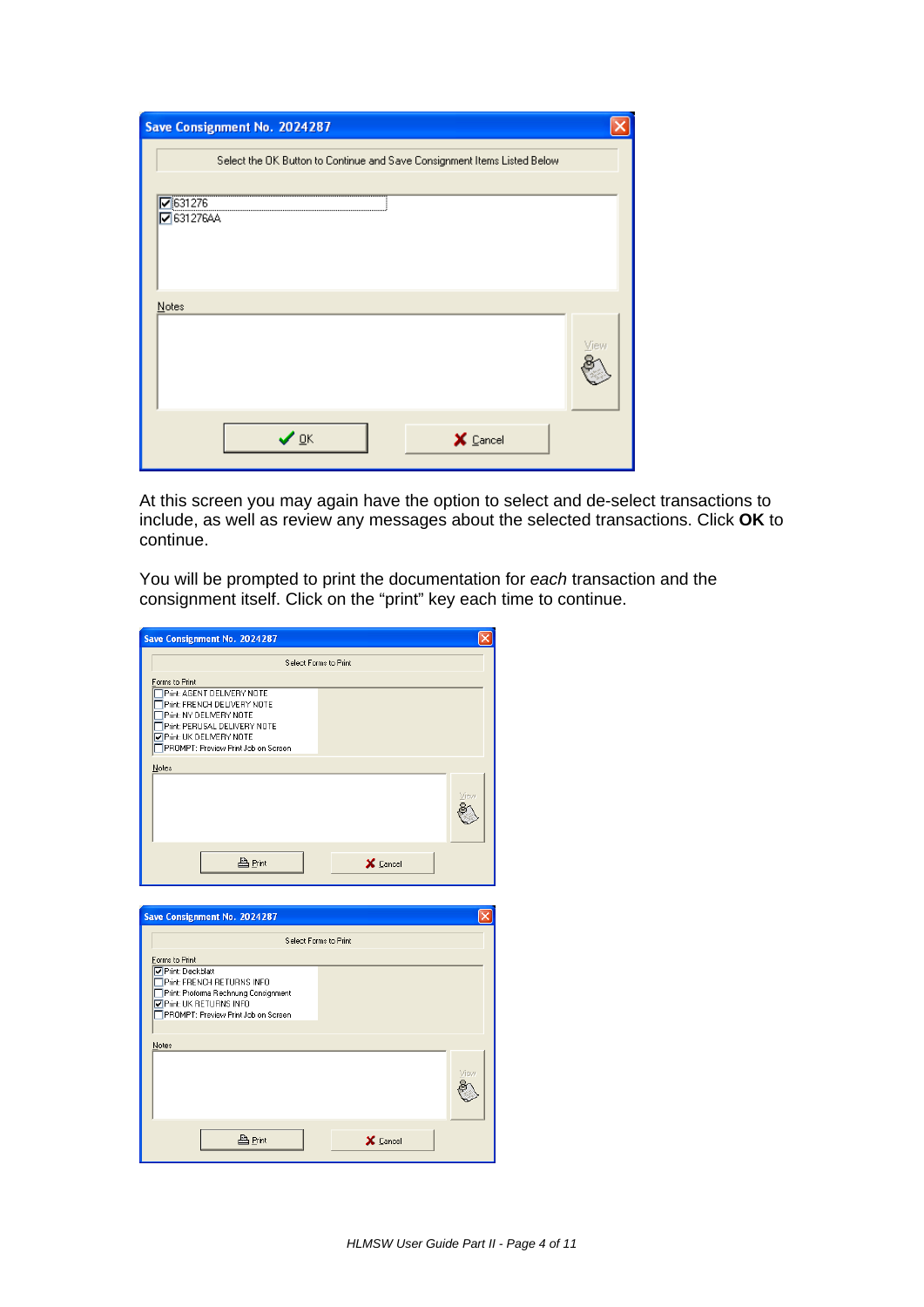Once complete, the transaction is now displayed with today's date in the "date sent" column, and the newly created consignment number in the consignment column. You can always review the contents of the consignment by clicking on the "packing box" icon next to the consignment column.

|                                 | <b>Edit Window (F7)</b>               |                                                 |                                                    |
|---------------------------------|---------------------------------------|-------------------------------------------------|----------------------------------------------------|
|                                 | S:2<br>Smith J. [S   Symphony         | X16178<br>Detail                                | Invoice<br>T:631276                                |
|                                 | Transaction Type<br>Hire              | Number<br>631276                                | Date Required<br>Invoice<br>7/09/2008<br>Cancelled |
|                                 | Performance Type                      | <b>Transaction Status</b><br>Ready for Despatch | Date To Send<br>7/09/2008                          |
| <b>ILEST 14/09/2008 6:20 PM</b> | Performance Details<br>19/09/2008 (1) | Priority<br>Duration<br>0:45:0<br>Normal        | Date Sent<br>14/09/2008                            |
|                                 |                                       | Send By<br>1. Standard                          | Due Back<br>3/10/2008<br>$F = H$                   |
|                                 |                                       | Send To<br>*Invoice Address*                    | Date Received<br>€                                 |
|                                 | Customer Order No                     | Consignment Group<br>2024287                    | Late Return<br>₩                                   |
|                                 | <b>Transaction Notes</b>              | <b>Transaction Information</b>                  | <b>▽</b> Archive                                   |
| ast Edited by                   |                                       |                                                 |                                                    |

## **II. Returning a Transaction and Missing Parts**

For the purpose of this demonstration, we will now return the same item that we have just sent in Section I.. If the transaction is not already displayed, please display it now. Before we commence the return procedure, notice that the "In Stock" column in the orchestration window displays zero (0). Review this column again once this process is complete.

| <b>Orchestration Window (F8)</b>                    |  |          |         |          |           |         |  |  |
|-----------------------------------------------------|--|----------|---------|----------|-----------|---------|--|--|
| <b>EZ C 7   &amp; - III /</b> # E → -   4 - 8   B 4 |  |          |         |          |           |         |  |  |
| Name                                                |  | Template | Set Qty | In Stock | Available | Ordered |  |  |
| <b>Full Score</b>                                   |  |          | 2       | n        |           |         |  |  |
| Violin I                                            |  |          | 0       | n        | Ω         | 8       |  |  |
| Violin II                                           |  |          | n       | n        | n         |         |  |  |
| Viola                                               |  |          | 0       | n        | n         | 6       |  |  |
| Cello                                               |  |          | Ω       | n        | Ω         | 5       |  |  |
| Double Bass                                         |  |          | n       | n        | n         | 4       |  |  |
|                                                     |  |          |         |          |           |         |  |  |

The "In Stock" column always displays the material quantities that should be on the SHELF. The "Available" column (immediately to the right of the "In Stock" column), displays values that HLMSW believes to be "free" for hire, using both actual transactions sent, and future orders on the system.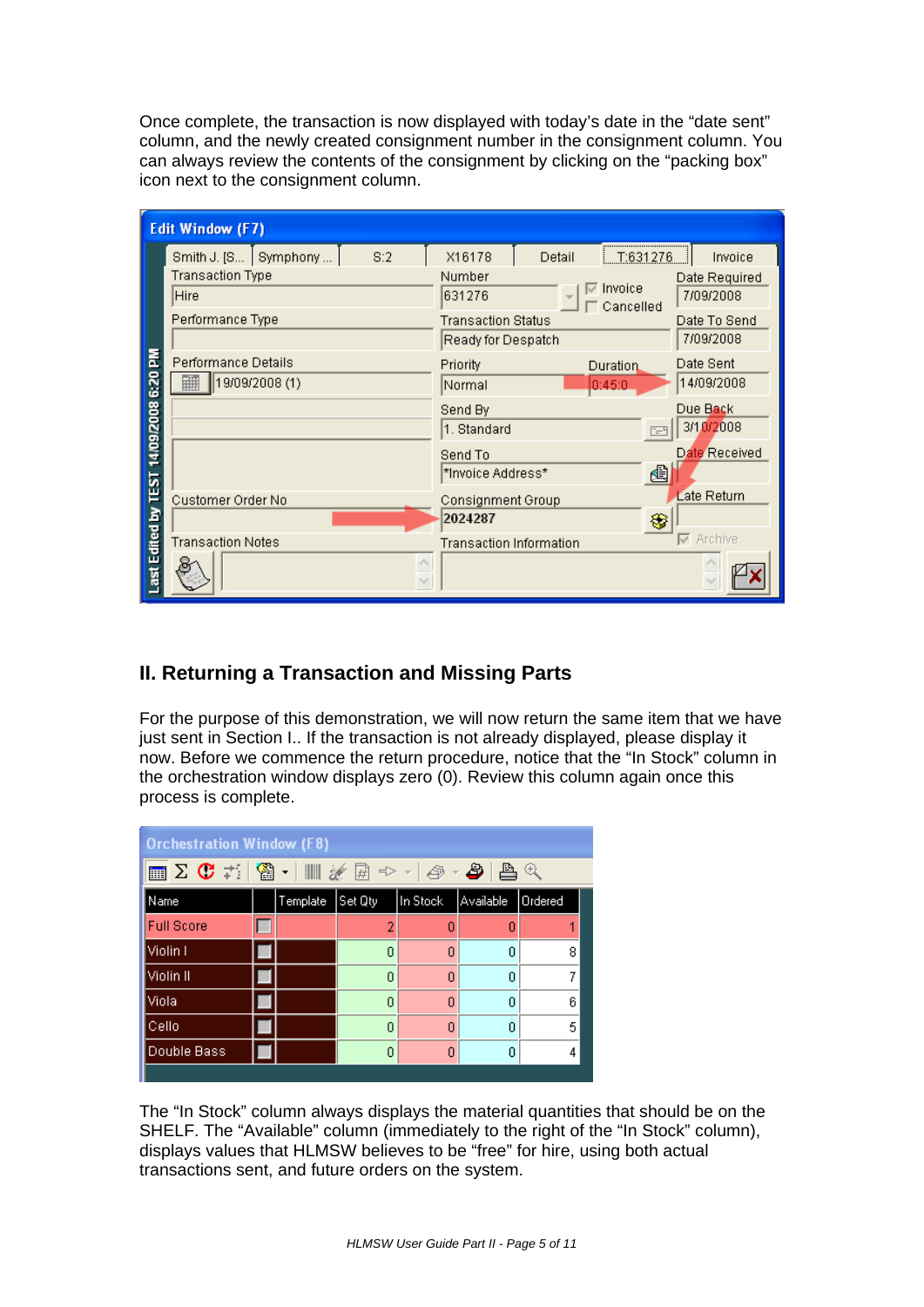To return and item, press **CTRL + R** or the Return icon.

|                                        | <b>Edit Window (F7)</b>                         |                                |                  |
|----------------------------------------|-------------------------------------------------|--------------------------------|------------------|
|                                        | Symphon<br>Smith J. []<br>8:1                   | T:631276<br>X16178<br>Detail   | <b>Invoice</b>   |
|                                        | <b>Transaction Type</b>                         | Number<br>Invoice<br>⊽         | Date Required    |
|                                        | Hire                                            | 631276<br>Cancelled            | 7/09/2008        |
|                                        | Performance Type                                | <b>Transaction Status</b>      | Date To Send     |
|                                        |                                                 | Ready for Despatch             | 7/09/2008        |
|                                        | <b>Performance Details</b>                      | Priority<br>Duration           | Date Sent        |
|                                        | 19/09/2008 (1)<br>賺<br>$\overline{\phantom{0}}$ | 0:45:0<br>Normal               | 14/09/2008       |
|                                        |                                                 | Send By                        | Due Back         |
|                                        |                                                 | 1. Standard<br>$\mathbb{R}^n$  | 3/10/2008<br>雛   |
|                                        |                                                 | Send To                        | Date Received    |
|                                        |                                                 | €<br>*Invoice Address*         | 14/09/2008       |
|                                        | Customer Order No                               | <b>Consignment Group</b>       | Late Return      |
|                                        |                                                 | 2024287<br>₩                   | 雛                |
|                                        | <b>Transaction Notes</b>                        | <b>Transaction Information</b> | <b>E</b> Archive |
| Last Edited by TEST 14/09/2008 6:19 PM |                                                 |                                |                  |

You are prompted to enter the date received, which by default is set to "today's date".

*IF* there are missing parts, you can change the values in the return column of the orchestration window to indicate missing parts.

*For the purpose of this demonstration, take any value in the return column and reduce it by one (1).* 

| <b>Orchestration Window (F8)</b>           |  |          |         |          |           |                |        |  |  |
|--------------------------------------------|--|----------|---------|----------|-----------|----------------|--------|--|--|
| KK 3 G 7   KK 7   KK 8   A + A + 8   A + 8 |  |          |         |          |           |                |        |  |  |
| Name                                       |  | Template | Set Qty | In Stock | Available | <b>Ordered</b> | Return |  |  |
| <b>Full Score</b>                          |  |          |         | 0        | 0         |                |        |  |  |
| Violin I                                   |  |          | 8       | n        | 0         | 8              | 8      |  |  |
| Violin II                                  |  |          | 7       | 0        | 0         |                |        |  |  |
| Viola                                      |  |          | 6       | 0        | 0         | 6              | หิ     |  |  |
| Cello                                      |  |          | 5       | 0        | 0         | 5              | 5      |  |  |
| Double Bass<br>4<br>0<br>0<br>4<br>4       |  |          |         |          |           |                |        |  |  |
|                                            |  |          |         |          |           |                |        |  |  |

Press **F10** to save these changes.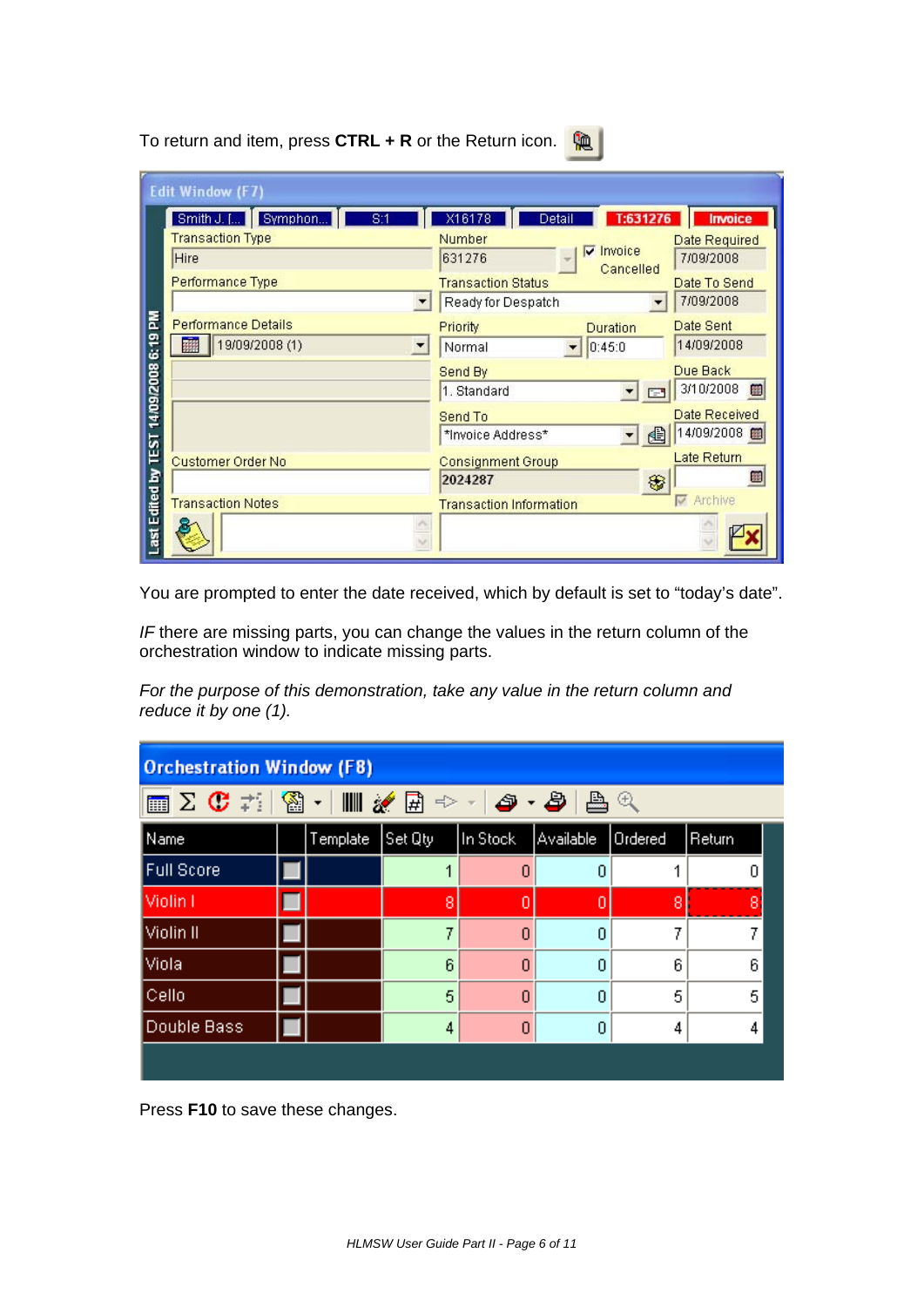| Transaction              |
|--------------------------|
|                          |
| Save Changes (F10)       |
| <b>C</b> Revert to Saved |
| 图 Return to Edit         |
|                          |
| X Do NOT Save            |
|                          |
|                          |
|                          |
|                          |

The save changes screen will display an important warning: **12085 TRANSACTION A missing parts letter is required.** You'll also notice that in the "prompts" section, is the line **Create a missing parts transaction.** This means HLMSW has detected that some parts were not returned, and when the prompt is checked, a new transaction for the missing parts will be automatically created once the current return transaction is saved.

Press F10 now to save the changes.

The following message is now displayed:

| <b>Information</b> |                                                     |
|--------------------|-----------------------------------------------------|
|                    | The Missing Parts Transaction will now be displayed |
|                    |                                                     |

Click "OK".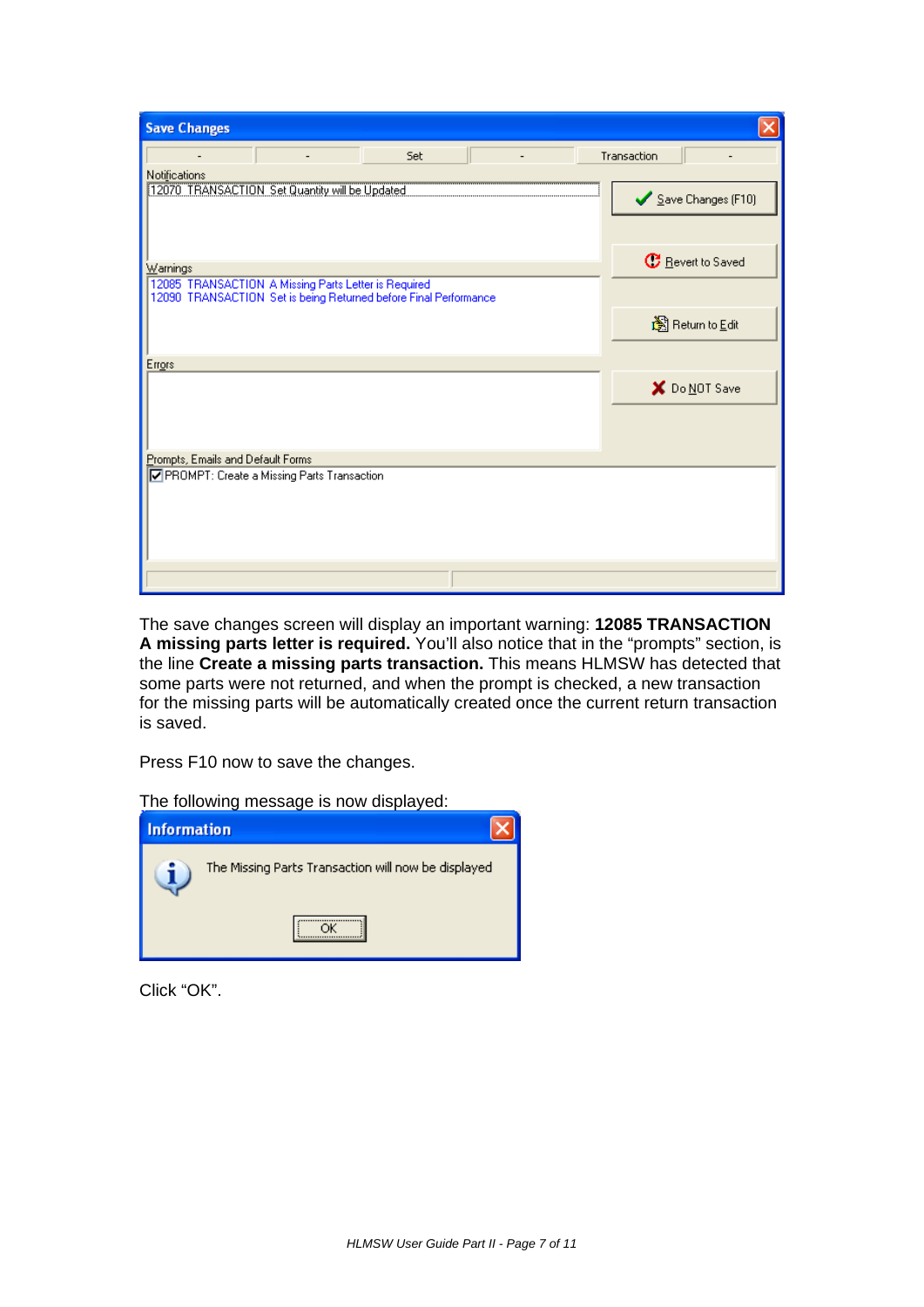A new transaction of the type "Missing Parts" with a new transaction number, is displayed.

|                                  | <b>Edit Window (F7)</b>                                                                           |                                                                                                                  |                        |
|----------------------------------|---------------------------------------------------------------------------------------------------|------------------------------------------------------------------------------------------------------------------|------------------------|
|                                  | Smith J. [] Symphon<br>8:1<br><b>Transaction Type</b><br><b>Missing Parts</b><br>Performance Type | T:631276<br>X16178<br>Detail<br>Number<br>$\nabla$ Invoice<br>631276AB<br>Cancelled<br><b>Transaction Status</b> | <b>Invoice</b>         |
|                                  | Performance Details<br>19/09/2008 (1)<br>                                                         | Priority<br><b>Duration</b><br>0:45:0<br>Normal                                                                  |                        |
|                                  |                                                                                                   |                                                                                                                  | Due Back<br>28/09/2008 |
|                                  |                                                                                                   | Send To<br>€<br>*Invoice Address*                                                                                | Date Received          |
|                                  | Customer Order No                                                                                 |                                                                                                                  | Late Return<br>能       |
| Added by TEST 14/09/2008 6:37 PM | <b>Transaction Notes</b>                                                                          | <b>Transaction Information</b>                                                                                   | Archive                |

In the orchestration window, ONLY the missing parts are listed.

| <b>Orchestration Window (F8)</b> |  |          |         |          |           |         |
|----------------------------------|--|----------|---------|----------|-----------|---------|
|                                  |  |          |         |          |           |         |
| Name                             |  | Template | Set Qty | In Stock | Available | Ordered |
| <b>Full Score</b>                |  |          | ۵       | n        | Л         |         |
| Violin I                         |  |          | 8       | 0        | 0         | Ω       |
| Violin II                        |  |          | 7       | 0        | n         | n       |
| Viola                            |  |          | 6       | Ω        | Ω         | n       |
| Cello                            |  |          | 5       | 0        | n         | n       |
| Double Bass                      |  |          | 4       | 0        | 0         | Ω       |
|                                  |  |          |         |          |           |         |

Press F10 to save the missing parts transaction. In the "save changes" screen you should be prompted to print a missing parts letter. Press F10 again to save and close.

Note: A missing parts transaction is much like any other, with one important difference: the In Stock values are permanently adjusted until the missing parts are returned.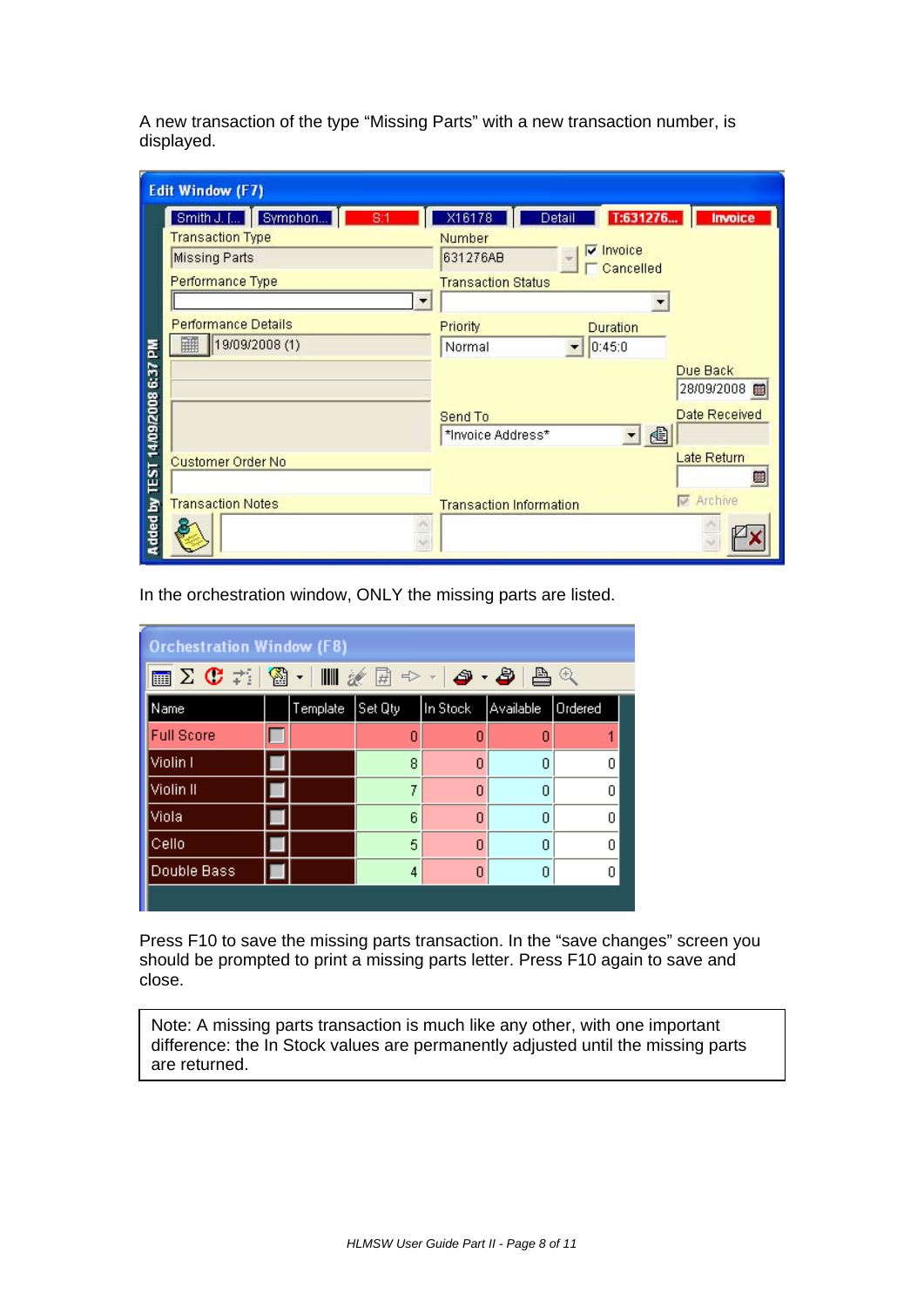#### **III. Invoicing**

To invoice a Transaction:

Press **CTRL + I** or the Invoice icon.

 $|8|$ 

HLMSW will now display the Invoice Tab, where you may enter up to seven (7) charge lines for each invoice.

| <b>Edit Window (F7)</b>                |                                                                                            |                                                                                                                                 |                                                      |                                |                                                  |  |  |
|----------------------------------------|--------------------------------------------------------------------------------------------|---------------------------------------------------------------------------------------------------------------------------------|------------------------------------------------------|--------------------------------|--------------------------------------------------|--|--|
|                                        | Smith J. [<br>Symphon<br>Credit<br>Invoice<br>$\bf{0}$<br>$\bf{0}$<br><b>Payment Terms</b> | X16178<br>S:1<br><b>Invoice Due</b><br><b>Invoice Date</b><br>14/09/2008<br>14/09/2008<br>爾<br>Contract to<br>*Invoice Address* | Detail<br><b>Status</b><br>追<br>$\blacktriangledown$ | T:631276<br>Date Paid          | <b>Invoice</b><br>Printed<br>m<br>$\Box$ Pre-Pay |  |  |
| Last Edited by TEST 14/09/2008 6:40 PM | Description<br>631276AB SMITH J. Symphony No.<br>Hire Fees, Orchestral Live                | Type<br>16 Hire A                                                                                                               | Amount<br>\$100.00                                   | Tax Code<br>\$100.00 EX=No VAT | Tax Total                                        |  |  |
|                                        | This is a new Account<br>회                                                                 | [Text]                                                                                                                          |                                                      |                                |                                                  |  |  |
|                                        |                                                                                            |                                                                                                                                 |                                                      |                                |                                                  |  |  |
|                                        | $\left\langle \cdot \right\rangle$ iii                                                     |                                                                                                                                 |                                                      |                                |                                                  |  |  |

Click on the first available charging line immediately below the blue row containing the composer name, and select an option from the drop-down list.

Press the **Tab** key to move to the *Type* column and you'll notice that HLMSW automatically allocates the correct type and tax for the charge item selected.

Press **Tab** again to move to the *Amount* column and enter an amount. You may continue to add values in this way.

You can also enter textual information by simply typing the text into the description column.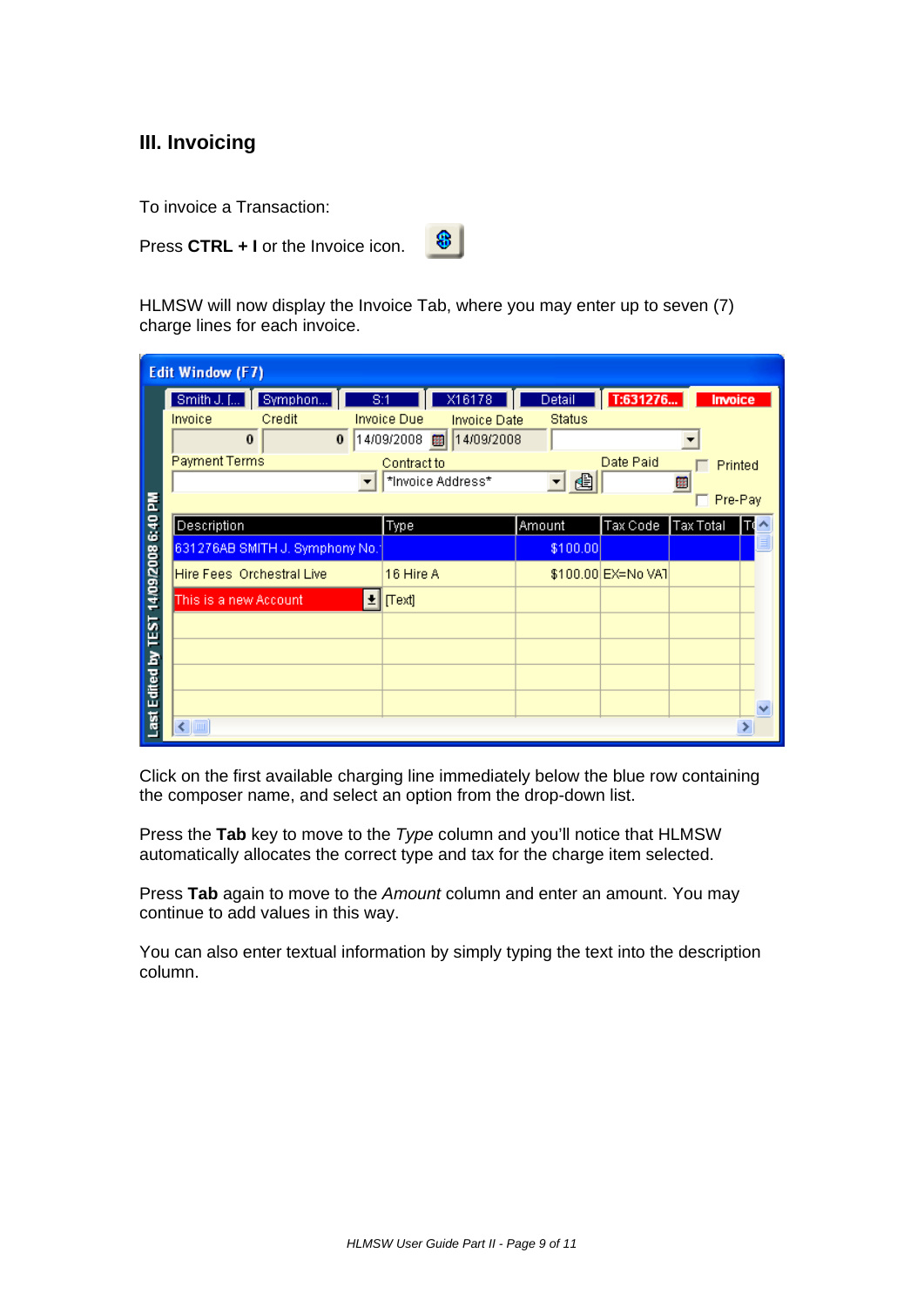Once complete, press **F10** to save the changes. You will be prompted to print the invoice.

| <b>Save Changes</b>                                           |                          |
|---------------------------------------------------------------|--------------------------|
|                                                               | Transaction              |
| Notifications                                                 |                          |
|                                                               | Save Changes (F10)       |
|                                                               |                          |
|                                                               |                          |
| $\underline{\text{W}}$ arnings                                | <b>C</b> Revert to Saved |
|                                                               |                          |
|                                                               |                          |
|                                                               | 图 Return to Edit         |
|                                                               |                          |
| Errors                                                        |                          |
|                                                               | X Do NOT Save            |
|                                                               |                          |
|                                                               |                          |
| Prompts, Emails and Default Forms                             |                          |
| Print: Invoice                                                |                          |
| Print: Invoice (email)<br>PROMPT: Preview Print Job on Screen |                          |
|                                                               |                          |
|                                                               |                          |
|                                                               |                          |
|                                                               |                          |
|                                                               |                          |

Note: Once invoiced, charge items and invoice dates CANNOT be changed.